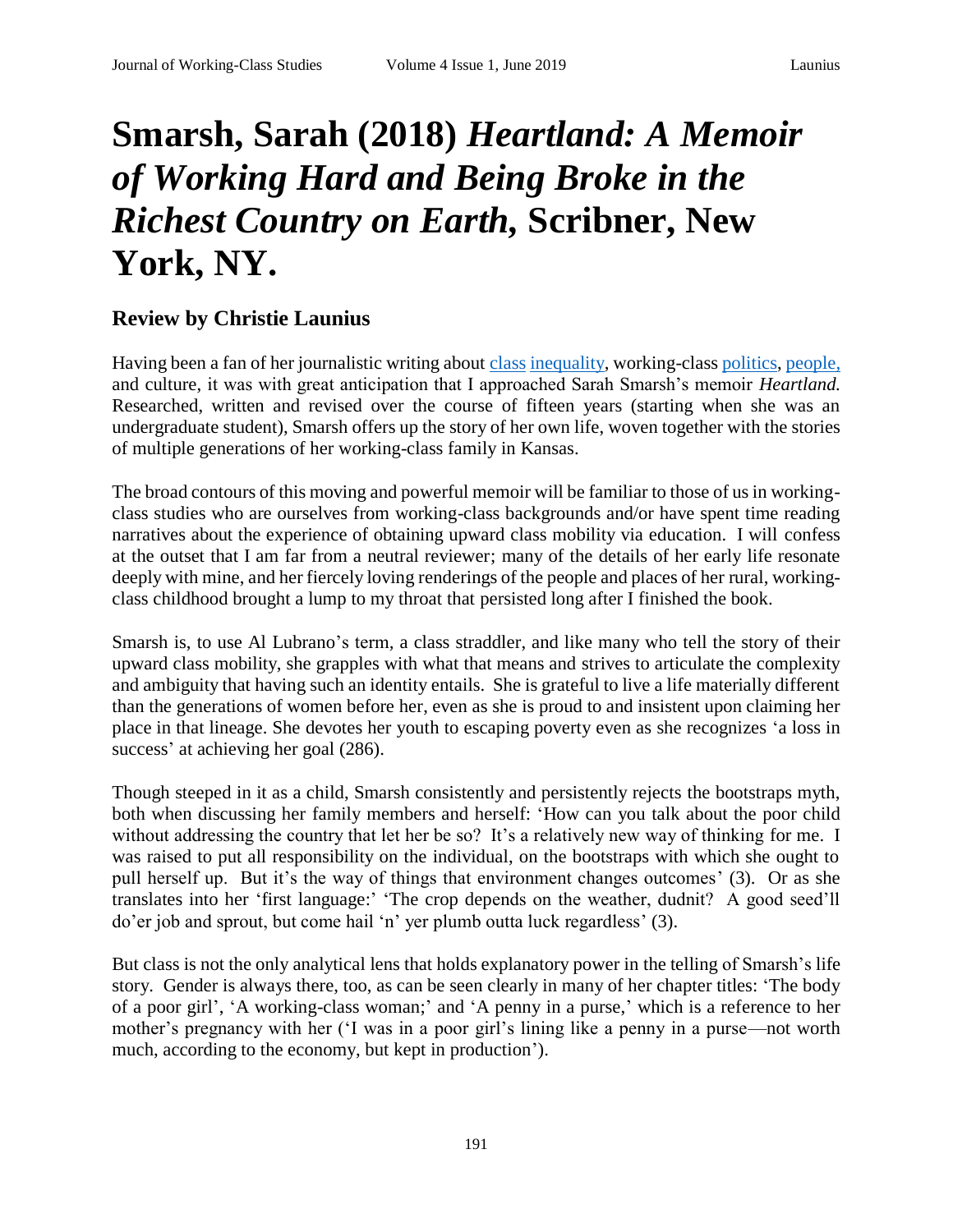Most fundamentally, though less overtly in its title, her opening chapter, 'Dear August,' reveals this dual focus on class and gender as defining features of her life. On her maternal side, Smarsh comes from a long line of teen mothers, and Smarsh is determined from a young age to break that cycle. In telling the story of that quest and its eventual success, Smarsh joins a long line of working-class young women who, when seeking upward mobility via education, see sex, marriage, and motherhood with working-class men as an impediment to their desire for a different life, a life of education and movement out of poverty.

The August of the chapter title is a name, and refers to 'a baby that I either would or wouldn't have' (1). Smarsh addresses her words to this child not only in her opening chapter, but throughout the memoir. In the closing chapter, she describes their painful parting, occasioned by her realization that 'You were the poor child I would never have—not because I would never have a child, but because I was no longer poor' (285). Throughout her childhood and early adulthood, she is guided by the presence of this unborn child, charting a course away from rural poverty by repeatedly asking and answering the question 'what would I tell my daughter to do?' By the book's end, addressing August, she reflects, 'You weren't my daughter, of course, but my highest self less a guardian angel than my own power emanating, necessarily disembodied from a body and mind I had been told by society had little worth' (286).

Smarsh entrusts her readers with her warts-and-all family history, but perhaps in exchange for revealing so much and making herself (and her family members) so vulnerable, she provides the reader with a lot of guidance in how to think about and understand it. This guidance comes in two, related forms. First, from the beginning and throughout her memoir, Smarsh tells her family story against a broader historical and political backdrop: 'We would be able to map our lives against the destruction of the working class: the demise of the family farm, the dismantling of public health care, the defunding of public schools, wages so stagnant that full-time workers could no longer pay the bills' (39). Second, this contextual information is combined with her present-day commentary on both the past and our current societal situation. So, for example, Smarsh matterof-factly states that 'Every adult I knew was addicted to something—mostly cigarettes or booze. Also pills, both prescribed and gotten by other means' (50). She follows that statement with an empathetic framework for understanding that addiction, as well as information about changes in the U.S. health care system and changes to the economy that have resulted in poorer health outcomes for people of her family's social class.

Put differently, Smarsh notes the deficits of her upbringing that were wrought by poverty, even as she refuses to characterize it as a deficit culture. She also balances the cataloging of those deficits with a keen appreciation for the 'riches that shaped me—the wildness of a childhood untended, freedom from expectation, a robust, learned understanding of my own capabilities' (281). I would add to that list a deeply-engrained work ethic and ingenuity in creating and producing consumer products that most Americans take for granted, food and shelter first and foremost.

Narratives like Smarsh's are sorely needed in this hyper-partisan political climate. She is not just from but is more fundamentally *of* so-called red-state flyover country even as she now is also a member of what she refers to as the 'chattering classes.' She stands as a bridge between those two worlds, fully aware of the divide between them because she has crossed it. Through her writing, both in *Heartland* and elsewhere, she strives to lessen that divide.